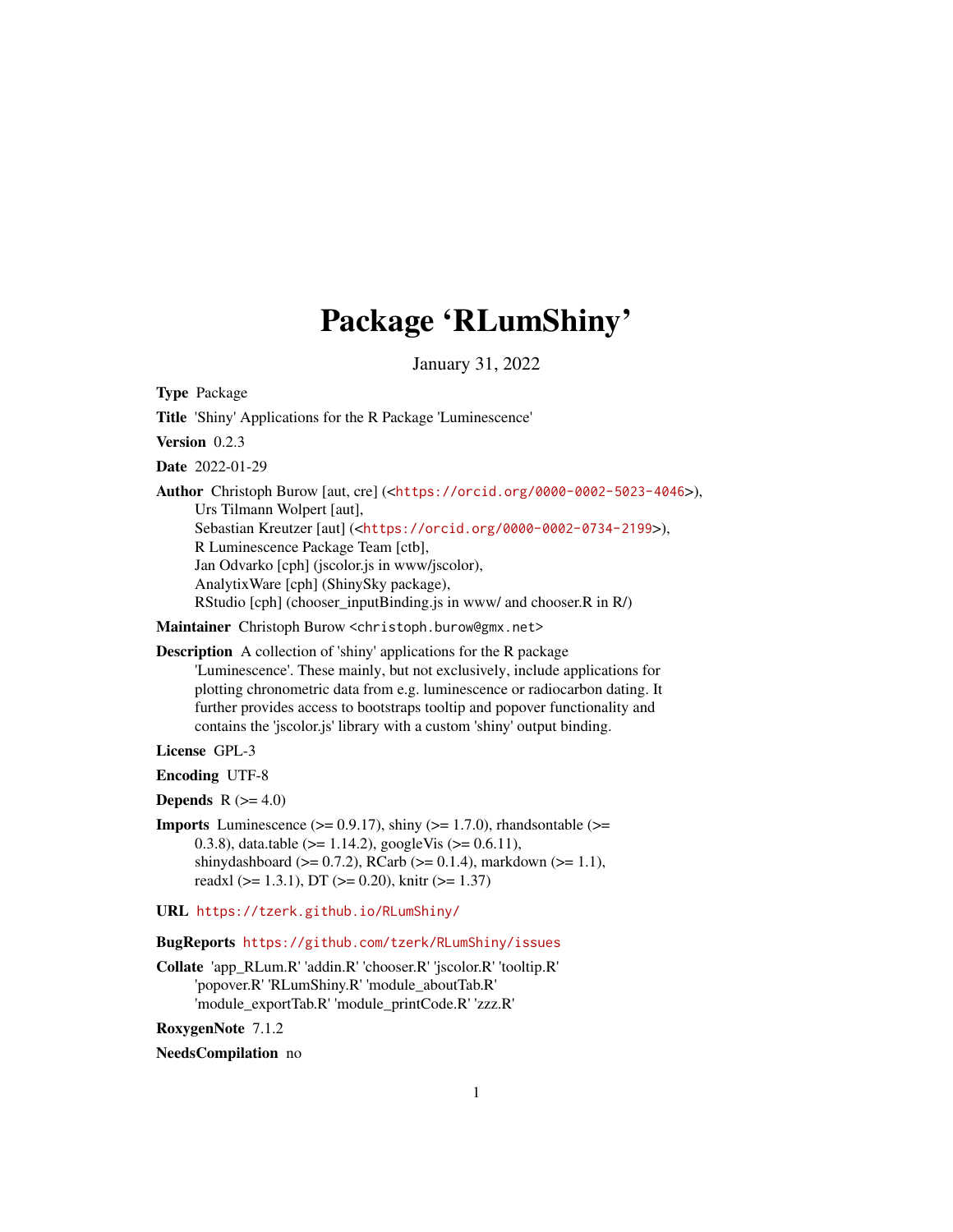Repository CRAN Date/Publication 2022-01-31 08:00:06 UTC

# R topics documented:

| Index |  |
|-------|--|

RLumShiny-package *Shiny Applications for the R Package Luminescence*

#### Description

A collection of shiny applications for the R package Luminescence. These mainly, but not exclusively, include applications for plotting chronometric data from e.g. luminescence or radiocarbon dating. It further provides access to bootstraps tooltip and popover functionality as well as a binding to JSColor.

# Details

In addition to its main purpose of providing convenient access to the Luminescence shiny applications (see [app\\_RLum](#page-1-1)) this package also provides further functions to extend the functionality of shiny. From the Bootstrap framework the JavaScript tooltip and popover components can be added to any shiny application via [tooltip](#page-6-1) and [popover](#page-4-1). It further provides a custom input binding to the JavaScript/HTML color picker JSColor. Offering access to most options provided by the JSColor API the function [jscolorInput](#page-3-1) is easily implemented in a shiny app. RGB colors are returned as hex values and can be directly used in R's base plotting functions without the need of any format conversion.

<span id="page-1-1"></span>app\_RLum *Run Luminescence shiny apps*

### Description

A wrapper for [runApp](#page-0-0) to start interactive shiny apps for the R package Luminescence.

#### Usage

 $app_RLum(ap = NULL, ...)$ 

<span id="page-1-0"></span>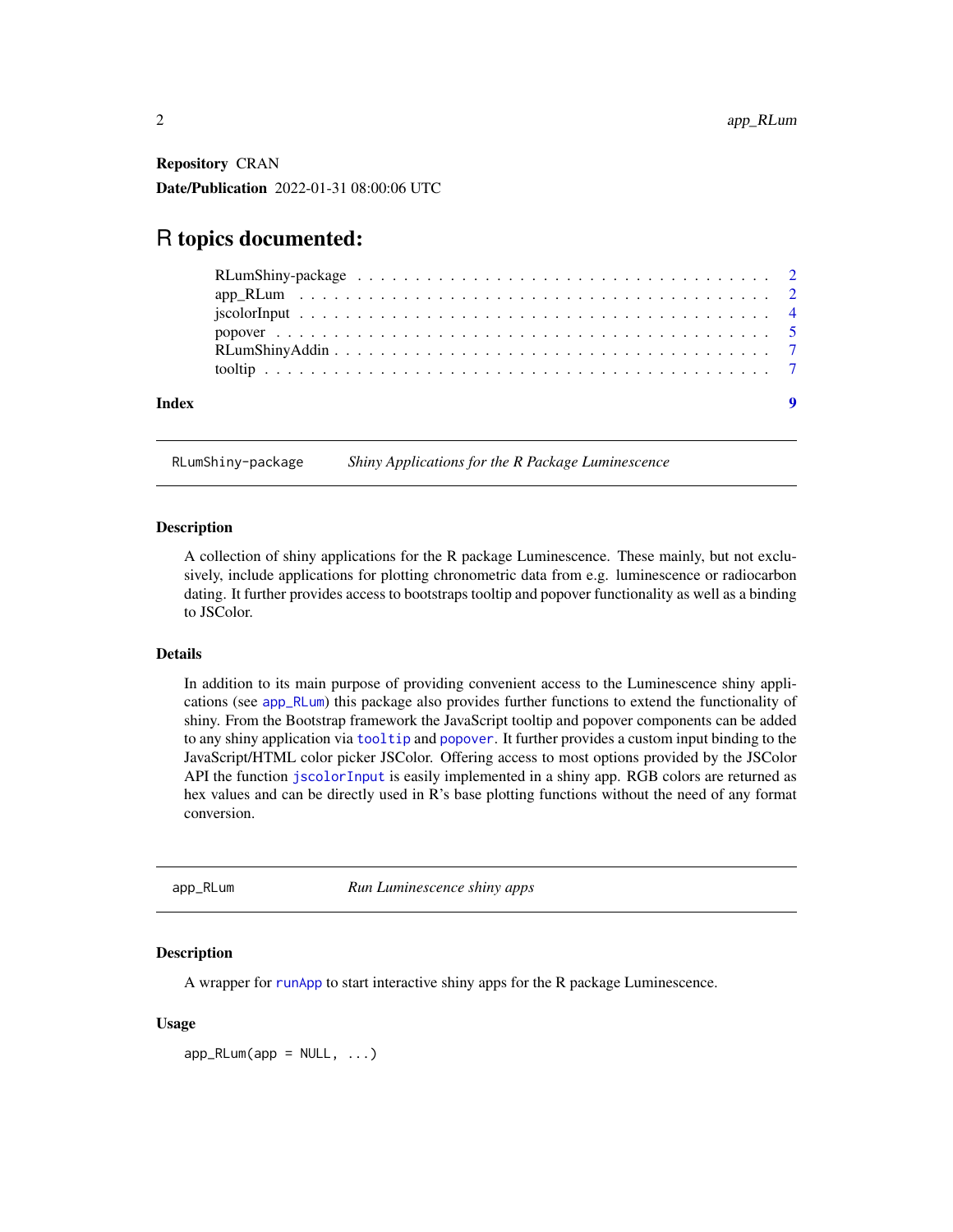# <span id="page-2-0"></span>app\_RLum 3

#### Arguments

| app     | character ( <b>required</b> ): name of the application to start. See details for a list of<br>available apps. |
|---------|---------------------------------------------------------------------------------------------------------------|
| $\cdot$ | further arguments to pass to runApp                                                                           |

# Details

The RLumShiny package provides a single function from which all shiny apps can be started: app\_RLum(). It essentially only takes one argument, which is a unique keyword specifying which application to start. See the table below for a list of available shiny apps and which keywords to use. If no keyword is used a dashboard will be started instead, from which an application can be started.

| <b>Application name:</b>       | Keyword:             | <b>Function:</b>                           |
|--------------------------------|----------------------|--------------------------------------------|
| Abanico Plot                   | abanico              | plot_AbanicoPlot                           |
| Histogram                      | histogram            | plot_Histogram                             |
| Kernel Density Estimate Plot   | <i>KDE</i>           | plot_KDE                                   |
| <b>Radial Plot</b>             | radialplot           | plot_RadialPlot                            |
| Dose Recovery Test             | doserecovery         | plot_DRTResults                            |
| Cosmic Dose Rate               | cosmicdose           | calc_CosmicDoseRate                        |
| <b>CW Curve Transformation</b> | <i>transformCW</i>   | CW2pHMi, CW2pLM, CW2pLMi, CW2pPMi          |
| <b>Filter Combinations</b>     | filter               | plot_FilterCombinations                    |
| <b>Fast Ratio</b>              | fastratio            | calc_FastRatio                             |
| <b>Fading Correction</b>       | fading               | analyse_FadingMeasurement, calc_FadingCorr |
| <b>Test Stimulation Power</b>  | teststimulationpower | plot_RLum                                  |
| Scale Gamma Dose Rate          | scalegamma           | scale_GammaDose                            |
| RCarb app                      | RCarb                | <b>RCarb::model DoseRate</b>               |

The app\_RLum() function is just a wrapper for [runApp](#page-0-0). Via the  $\dots$  argument further arguments can be directly passed to [runApp](#page-0-0). See ?shiny:: runApp for further details on valid arguments.

#### Author(s)

Christoph Burow, University of Cologne (Germany)

#### See Also

#### [runApp](#page-0-0)

# Examples

```
## Not run:
# Dashboard
app_RLum()
```
# Plotting apps app\_RLum("abanico") app\_RLum("histogram")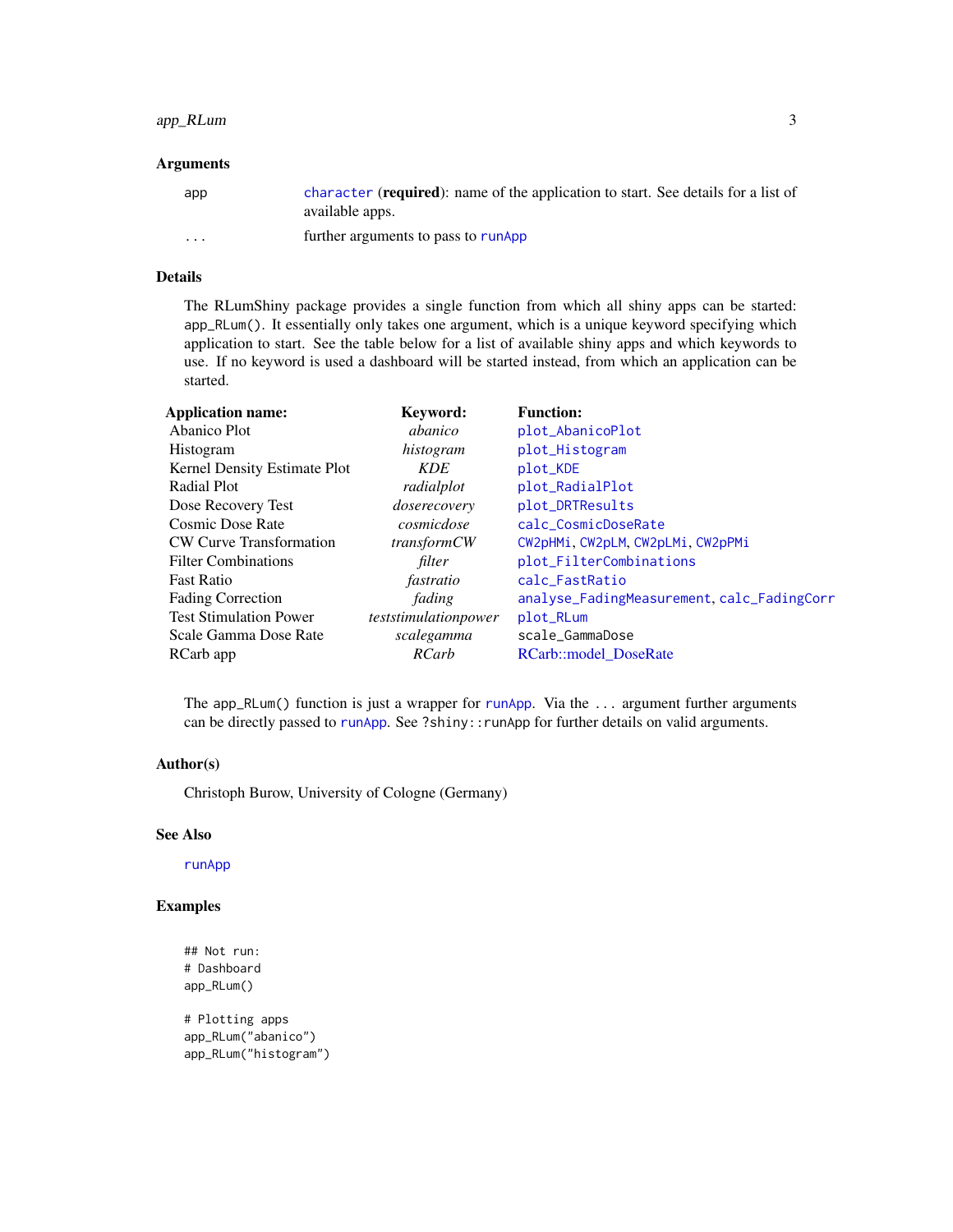```
app_RLum("KDE")
app_RLum("radialplot")
app_RLum("doserecovery")
# Further apps
app_RLum("cosmicdose")
app_RLum("transformCW")
app_RLum("filter")
app_RLum("fastratio")
app_RLum("fading")
app_RLum("surfaceexposure")
app_RLum("teststimulationpower")
app_RLum("scalegamma")
app_RLum("RCarb")
```
## End(Not run)

<span id="page-3-1"></span>jscolorInput *Create a JSColor picker input widget*

# Description

Creates a JSColor (Javascript/HTML Color Picker) widget to be used in shiny applications.

# Usage

```
jscolorInput(
  inputId,
 label,
 value,
 position = "bottom",
 color = "transparent",
 mode = "HSV",slider = TRUE,
 close = FALSE
\lambda
```
# Arguments

| inputId  | character (required): Specifies the input slot that will be used to access the<br>value.                                            |
|----------|-------------------------------------------------------------------------------------------------------------------------------------|
| label    | character (optional): Display label for the control, or NULL for no label.                                                          |
| value    | character <i>(optional)</i> : Initial RGB value of the color picker. Default is black<br>('#000000').                               |
| position | character <i>(with default)</i> : Position of the picker relative to the text input <i>('bot-</i><br>tom', 'left', 'top', 'right'). |

<span id="page-3-0"></span>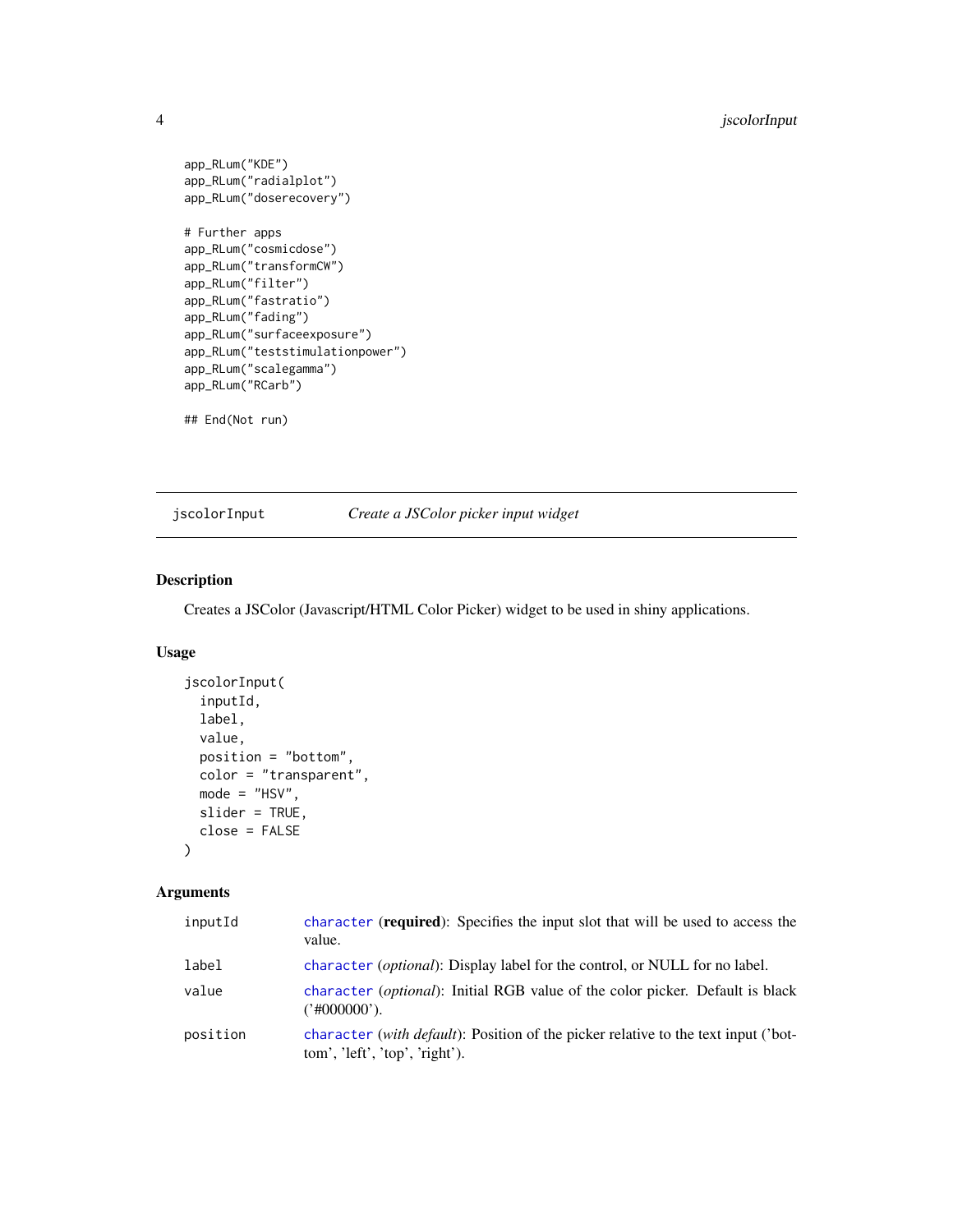#### <span id="page-4-0"></span>popover that is a state of the state of the state of the state of the state of the state of the state of the state of the state of the state of the state of the state of the state of the state of the state of the state of

| color  | character <i>(with default)</i> : Picker color scheme <i>('transparent' by default)</i> . Use<br>RGB color coding $('000000')$ . |
|--------|----------------------------------------------------------------------------------------------------------------------------------|
| mode   | character <i>(with default)</i> : Mode of hue, saturation and value. Can either be<br>$'$ HSV' or $'$ HVS'.                      |
| slider | logical <i>(with default)</i> : Show or hide the slider.                                                                         |
| close  | logical ( <i>with default</i> ): Show or hide a close button.                                                                    |

## See Also

```
Other input.elements: animationOptions, sliderInput; checkboxGroupInput; checkboxInput;
dateInput; dateRangeInput; fileInput; numericInput; passwordInput; radioButtons; selectInput,
selectizeInput; submitButton; textInput
```
# Examples

```
# html code
jscolorInput("col", "Color", "21BF6B", slider = FALSE)
# example app
## Not run:
shinyApp(
ui = fluidPage(
  jscolorInput(inputId = "col", label = "JSColor Picker",
               value = "21BF6B", position = "right",
               mode = "HVS", close = TRUE),
  plotOutput("plot")
),
server = function(input, output) {
  output$plot <- renderPlot({
   plot(cars, col = input$col, cex = 2, pch = 16)
 })
})
## End(Not run)
```
<span id="page-4-1"></span>popover *Create a bootstrap button with popover*

# Description

Add small overlays of content for housing secondary information.

### Usage

```
popover(
  title,
  content,
  header = NULL,
```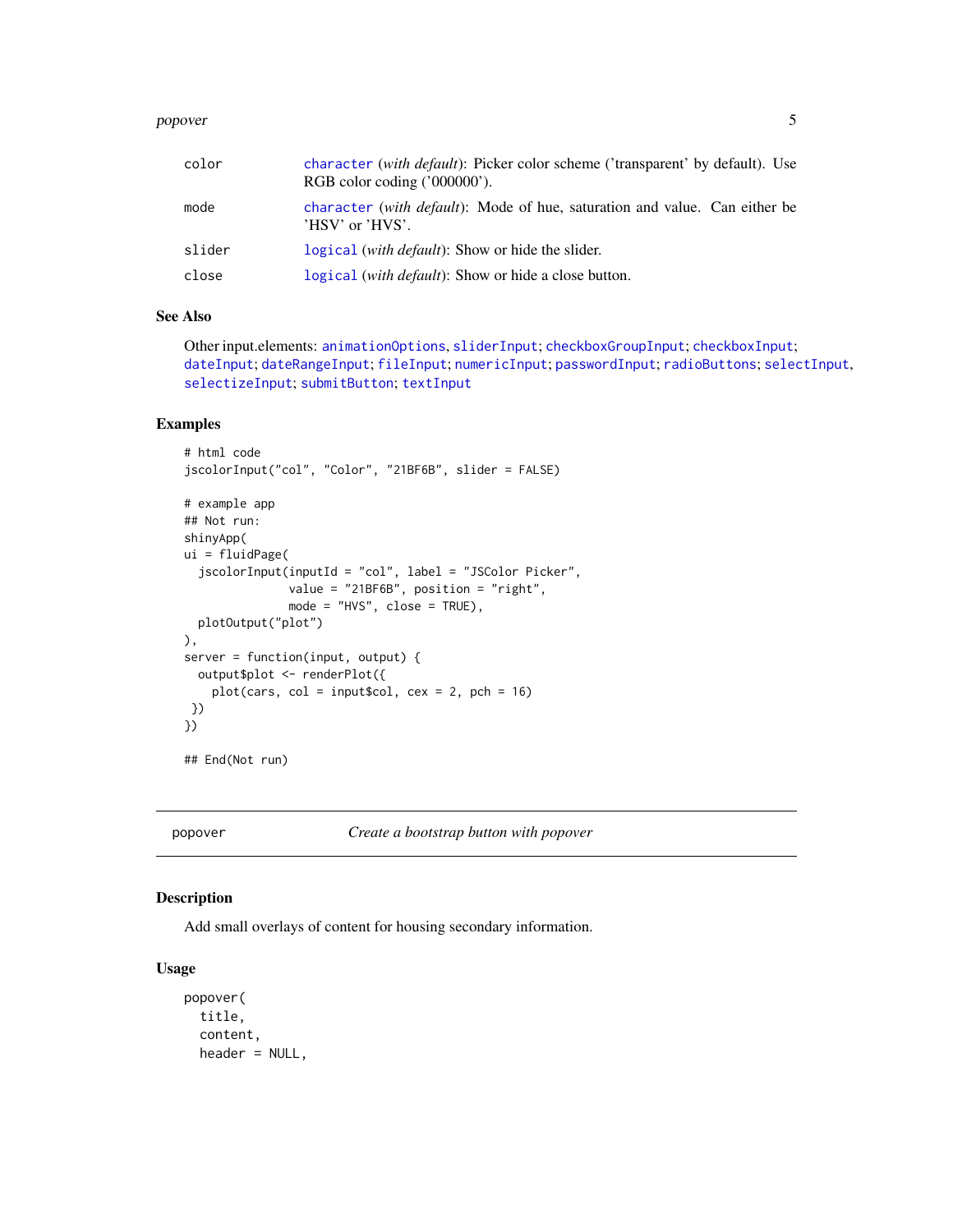```
html = TRUE,class = "btn btn-default",
 placement = c("right", "top", "left", "bottom"),
 trigger = c("click", "hover", "focus", "manual")
\lambda
```
## Arguments

| title     | character (required): Title of the button.                                                                                                                                                                                                                                                            |
|-----------|-------------------------------------------------------------------------------------------------------------------------------------------------------------------------------------------------------------------------------------------------------------------------------------------------------|
| content   | character ( <b>required</b> ): Text to be displayed in the popover.                                                                                                                                                                                                                                   |
| header    | character (optional): Optional header in the popover.                                                                                                                                                                                                                                                 |
| html      | logical (with <i>default</i> ): Insert HTML into the popover.                                                                                                                                                                                                                                         |
| class     | logical (with <i>default</i> ): Bootstrap button class (e.g. "btn btn-danger").                                                                                                                                                                                                                       |
| placement | character (with default): How to position the popover - top   bottom   left   right<br>auto. When "auto" is specified, it will dynamically reorient the popover. For<br>example, if placement is "auto left", the popover will display to the left when<br>possible, otherwise it will display right. |
| trigger   | character <i>(with default)</i> : How popover is triggered - click $\vert$ hover $\vert$ focus $\vert$<br>manual.                                                                                                                                                                                     |

## Examples

```
# html code
popover("title", "Some content")
# example app
## Not run:
shinyApp(
ui = fluidPage(
 jscolorInput(inputId = "col", label = "JSColor Picker",
              value = "21BF6B", position = "right",
              mode = "HVS", close = TRUE),
  popover(title = "Help!", content = "Call 911"),
  plotOutput("plot")
),
server = function(input, output) {
  output$plot <- renderPlot({
    plot(cars, col = inputcol, cex = 2, pch = 16)
})
})
```
## End(Not run)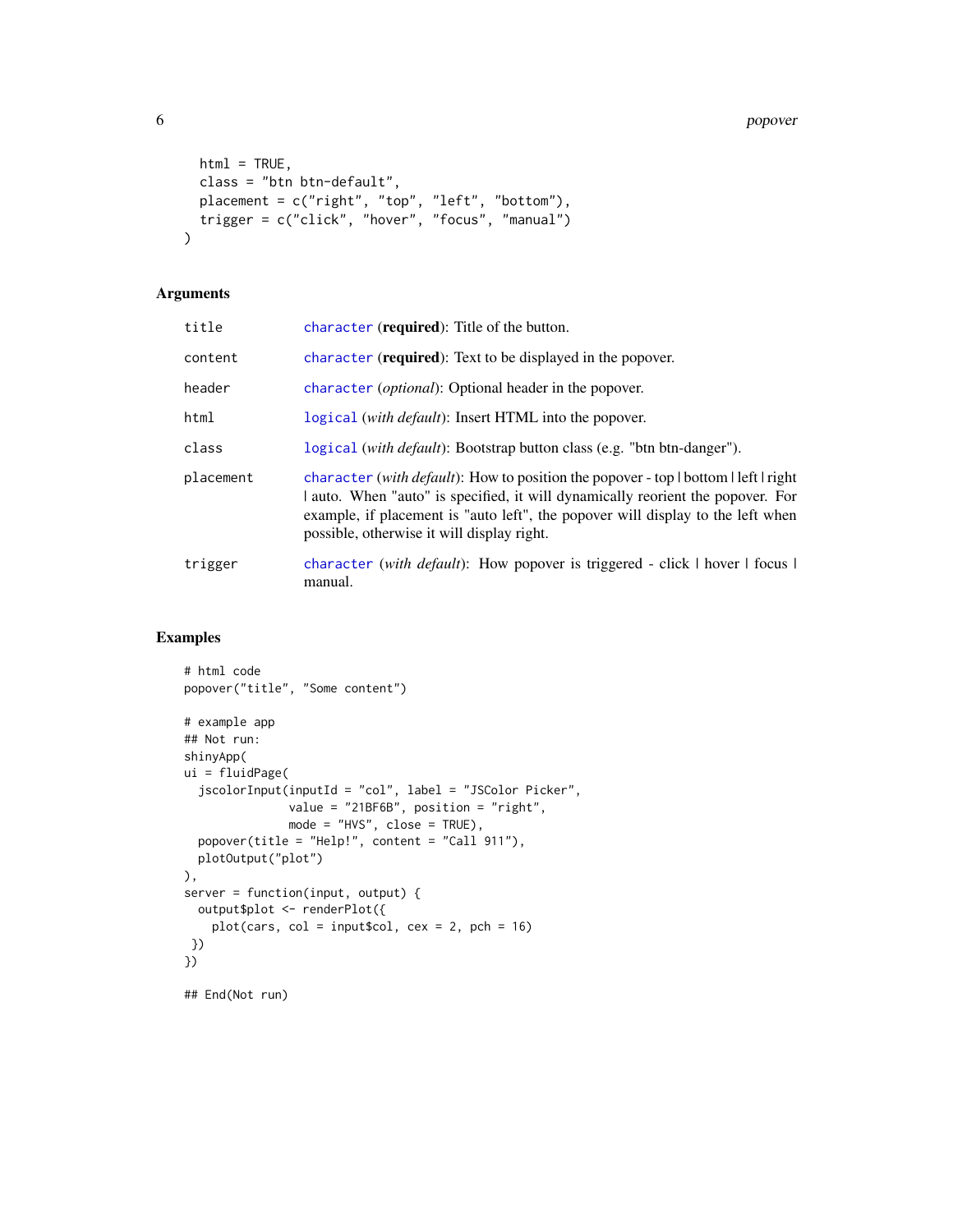<span id="page-6-0"></span>RLumShinyAddin *RLumShiny Dashboard Addin*

# Description

RLumShiny dashboard

# Usage

RLumShinyAddin()

<span id="page-6-1"></span>tooltip *Create a bootstrap tooltip*

# Description

Create bootstrap tooltips for any HTML element to be used in shiny applications.

# Usage

```
tooltip(
  refId,
  text,
  attr = NULL,
  animation = TRUE,
  delay = 100,
  html = TRUE,placement = "auto",
  trigger = "hover"
\mathcal{L}
```
# Arguments

| refId     | character (required): id of the element the tooltip is to be attached to.                                                                                                                                                                                                                                 |
|-----------|-----------------------------------------------------------------------------------------------------------------------------------------------------------------------------------------------------------------------------------------------------------------------------------------------------------|
| text      | character (required): Text to be displayed in the tooltip.                                                                                                                                                                                                                                                |
| attr      | character ( <i>optional</i> ): Attach tooltip to all elements with attribute at tr='refId'.                                                                                                                                                                                                               |
| animation | logical (with <i>default</i> ): Apply a CSS fade transition to the tooltip.                                                                                                                                                                                                                               |
| delay     | numeric ( <i>with default</i> ): Delay showing and hiding the tooltip (ms).                                                                                                                                                                                                                               |
| html      | logical <i>(with default)</i> : Insert HTML into the tooltip.                                                                                                                                                                                                                                             |
| placement | character (with default): How to position the tooltip - top   bottom   $left$  <br>right   auto. When 'auto' is specified, it will dynamically reorient the tooltip.<br>For example, if placement is 'auto left', the tooltip will display to the left when<br>possible, otherwise it will display right. |
| trigger   | character (with default): How tooltip is triggered - click   hover   focus  <br>manual. You may pass multiple triggers; separate them with a space.                                                                                                                                                       |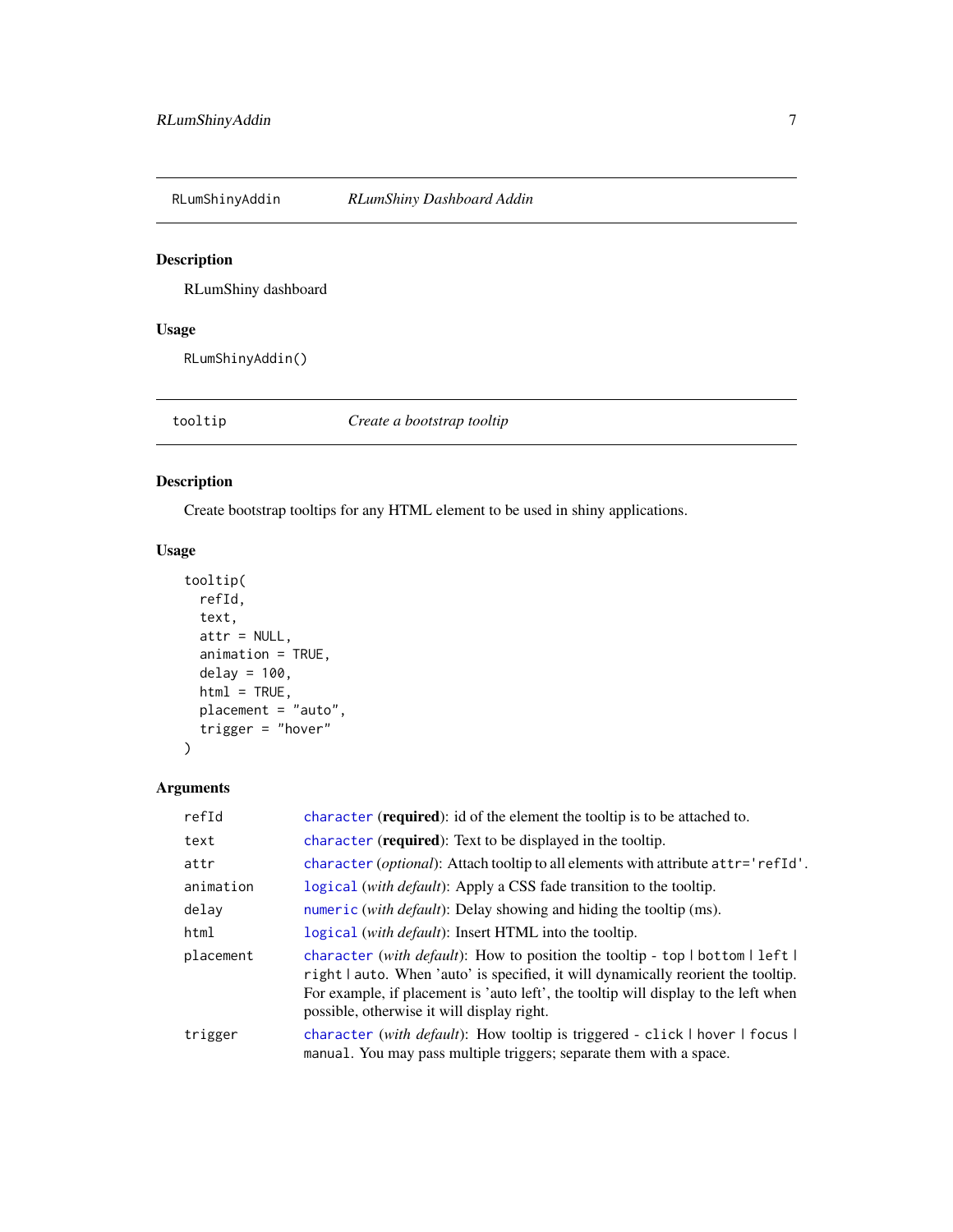#### Examples

```
# javascript code
tt <- tooltip("elementId", "This is a tooltip.")
str(tt)
# example app
## Not run:
shinyApp(
ui = fluidPage(
  jscolorInput(inputId = "col", label = "JSColor Picker",
               value = "21BF6B", position = "right",
               mode = "HVS", close = TRUE),
  tooltip("col", "This is a JScolor widget"),
  checkboxInput("cbox", "Checkbox", FALSE),
  tooltip("cbox", "This is a checkbox"),
  checkboxGroupInput("cboxg", "Checkbox group", selected = "a",
                     choices = c("a" = "a","b" = "b",
                                 C'' = C''(C''),
  tooltip("cboxg", "This is a <b>checkbox group</b>", html = TRUE),
  selectInput("select", "Selectinput", selected = "a", choices = c("a"="a", "b"="b")),
  tooltip("select", "This is a text input field", attr = "for", placement = "right"),
  passwordInput("pwIn", "Passwordinput"),
  tooltip("pwIn", "This is a password input field"),
  plotOutput("plot")
),
server = function(input, output) {
  output$plot <- renderPlot({
    plot(cars, col = inputcol, cex = 2, pch = 16)
 })
})
## End(Not run)
```